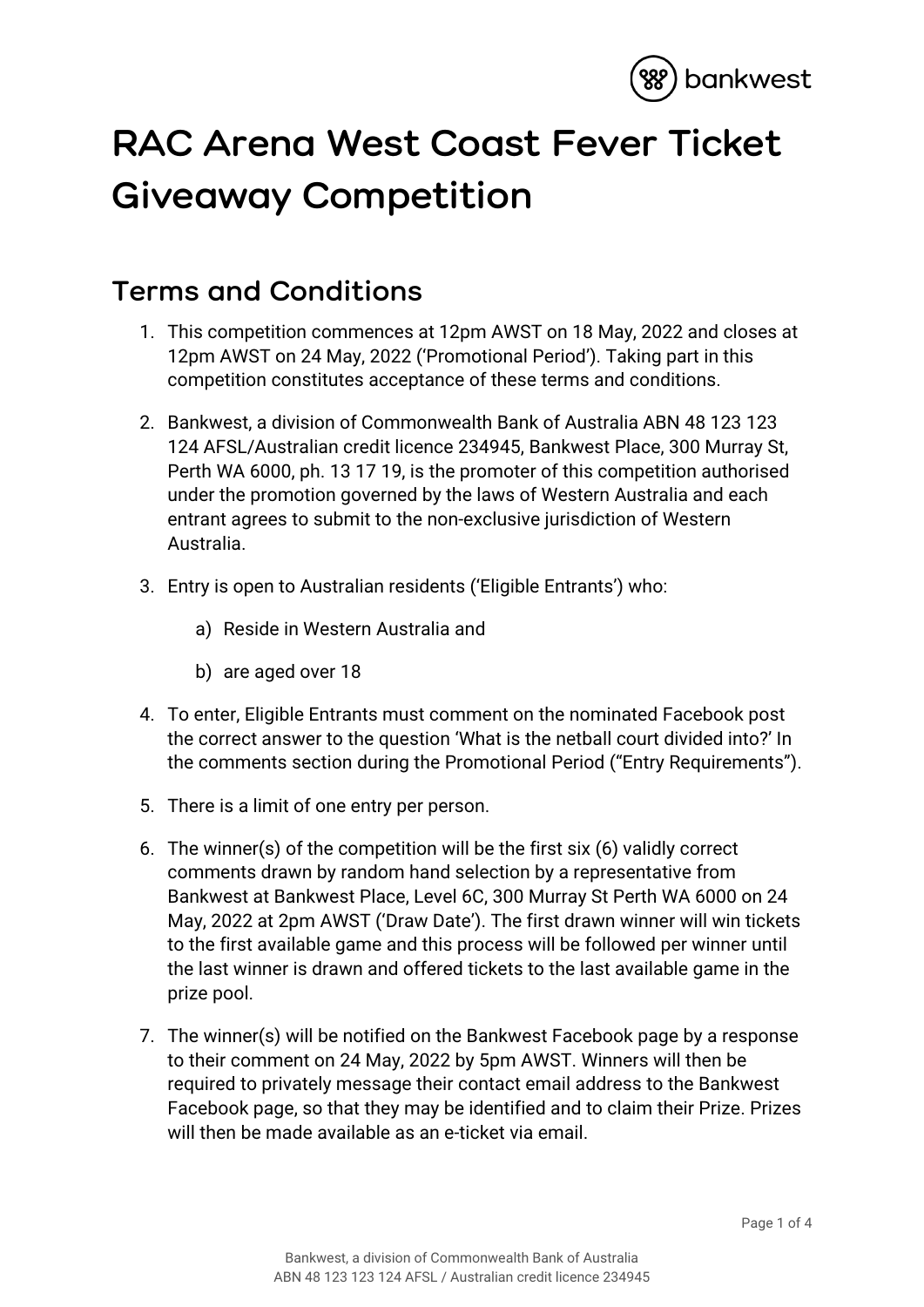

- 8. The total prize pool value is \$300.00. There are six (6) prizes to be won, each consisting of one (1) double pass to the West Coast Fever at RAC Arena, tickets are valued at \$50.00 each ("Prize"). Double passes will be tickets to one of the following events (Each an "Event"):
	- a) Saturday 28 May at 6:00pm AWST
	- b) Sunday 12 June at 12:00pm AWST
- 9. If any prize remains unclaimed after two (2) days of the draw, the Promoter will conduct an unclaimed prize draw in the same manner and place as the original draw. If the new Winner does not claim the Prize within one (2) day, the process set out in this clause shall be applied again, and so on until the Prize has been claimed.
- 10.If the Prize, or any element of the Prize, at RAC Arena becomes unavailable for any reason the Promoter may, in its sole and absolute discretion, modify or substitute the Prize.
- 11.As a condition of claiming the Prize each Winner consents, or the Winner'(s) parent(s) or guardian(s) consent, to the Promoter using their name, likeness, image and/or voice (including photograph, film and/or recording of the same) in media for an unlimited period of time without remuneration for the purpose of promoting this Competition (including any outcome), the Promoter and or products/services supplied by the Promoter.
- 12.Bankwest accepts no responsibility for loss or damage to prizes in transit.
- 13.No correspondence will be entered into. The Promoter's decision is final.
- 14.Directors and employees of the Commonwealth Bank Group including their immediate families, its agencies and companies associated with this competition are ineligible to enter.
- 15.To the extent permitted by law, the Promoter and its related entities and their respective directors, officers, employees and agents, will not be liable for any personal injury, loss or damage, whatsoever which is suffered or sustained (including, but not limited to) indirect or consequential, financial or other loss) to or by an Entrant or Winner.
- 16.Winners of the Prize accept the Prize 'as is' and acknowledge that the Promoter accepts no responsibility for any tax implications that may arise from their Prize. Beneficiaries of the Prize should seek advice from the Australian Tax Office or their own taxation adviser or independent financial adviser.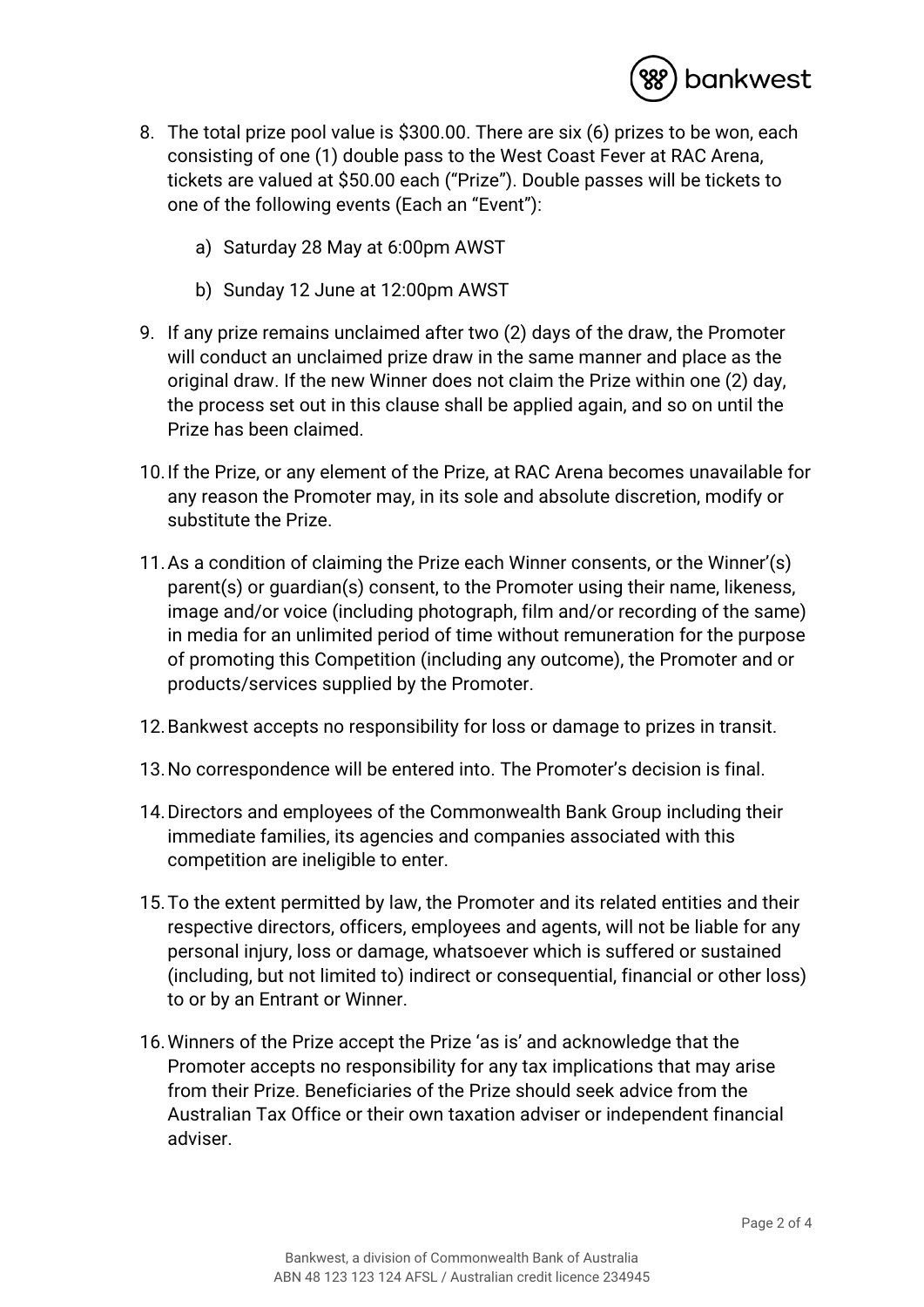

- 17.The Promoter reserves the right, at any time, in its sole discretion, to verify the validity of entries and Entrants (including an Entrant's identity, age, place of residence) and reserves the right, in its sole discretion, to disqualify any Entrant whom the Promoter has reason to believe has breached any of these terms, tampered with the entry process or engaged in any unlawful or other improper misconduct calculated to jeopardise fair and proper conduct of the Promotion. The Promoter's legal rights to recover damages or other compensation from such an offender are reserved.
- 18.If for any reason this Promotion is not capable of running as planned (including, but not limited to infection by computer virus, bugs, unauthorised intervention, fraud, technical failures or any other causes beyond the control of the Promoter which corrupt or affect the administration, security, fairness, integrity or proper conduct of this Promotion), the Promoter may, subject to the approval of all relevant regulatory authorities, take any action that may be available including cancelling, terminating, modifying or suspending the Promotion.
- 19.Failure by the Promoter to enforce any of its rights at any stage does not constitute a waiver of those rights.
- 20.Nothing in these terms limits, excludes or modifies or purports to limit, exclude or modify the statutory consumer guarantees as provided under the Competition and Consumer Act, as well as any other implied warranties under the ASIC Act or similar consumer protection laws in the states and territories of Australia (Non-Excludable Guarantees).
- 21.Except for any liability that cannot by law be excluded, including the Non-Excludable Guarantees, the Promoter and its related entities (including its respective directors, officers, employees and agents) are not responsible for and exclude all liability (including negligence), for any personal injury; or any loss or damage (including loss of opportunity); whether direct, indirect, special or consequential, arising in any way out of:
	- a) Any technical difficulties or equipment malfunction (whether or not under the Promoter's control);
	- b) Any theft, unauthorised access or third party interference;
	- c) Any entry or Prize claim that is late, lost, altered, damaged or misdirected (whether or not after their receipt by the Promoter) due to any reason beyond the reasonable control of the Promoter;
	- d) Any variation in Prize value to that stated in these terms;